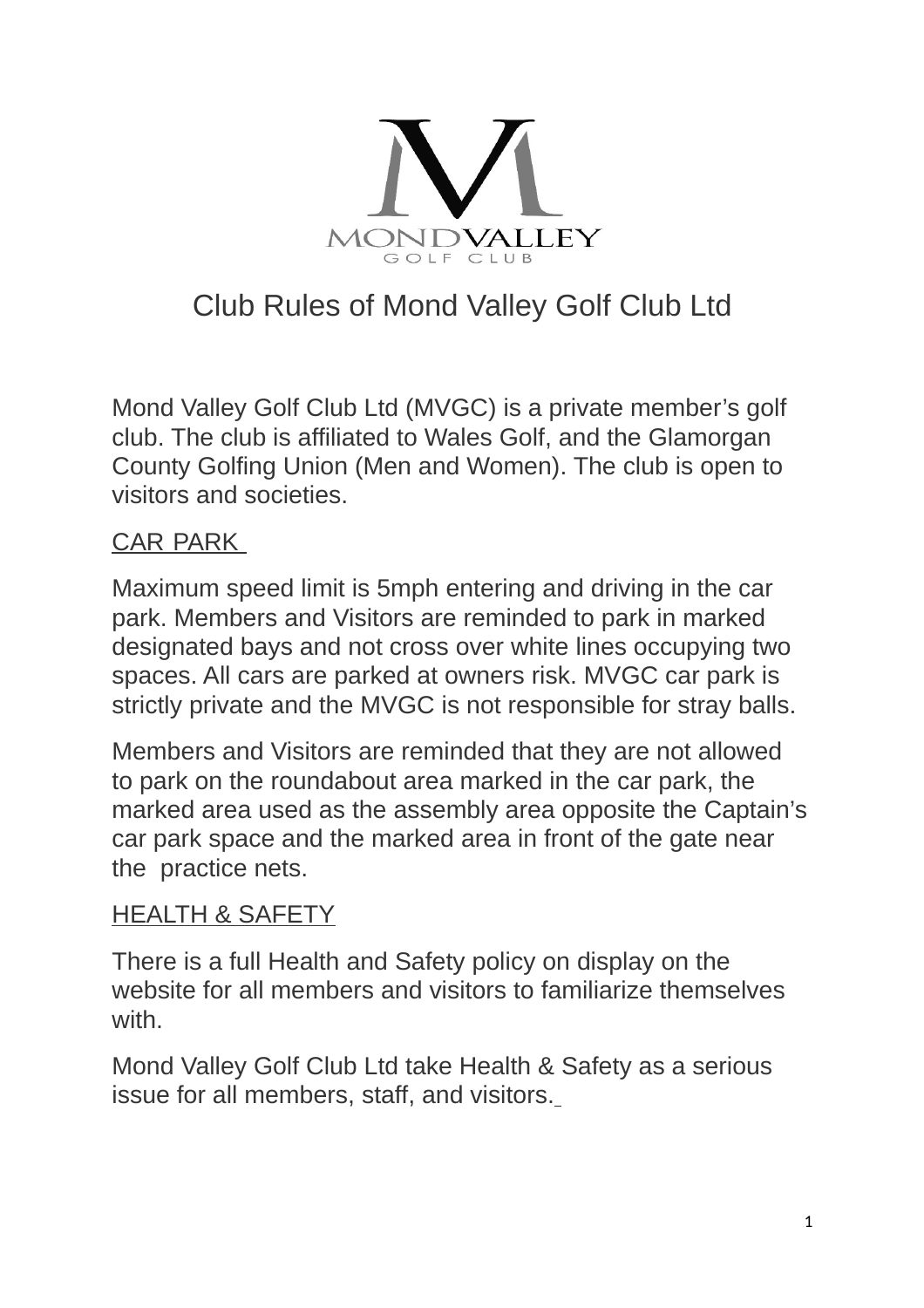# **POLICIES**

Mond Valley GC Ltd Management Board are dedicated to ensuring MVGC have clear policies which cover legislation and MVGC Management and Sub Committee rules. The policies are clearly visible on the MVGC website. Updates will occur should legislation or Management Board or Sub Committee decisions are made.

#### Types of GOLF MEMBERSHIPS (Golf Only)

#### 7 DAY MEMBERS

7 Day Members can play golf Monday – Sunday. All members can play in KO Competitions, Board Competitions and all historical competitions as seen in the club diary providing, they have a current Handicap Index via (WHS). All 7 Day members are also able to represent teams of Mond Valley Golf Club. 7 Day members are allowed access to Clubhouse at any time (Private Functions by exception)

#### 5 DAY MEMBERS

5 Day Members can play golf between Monday and Friday, but not during times reserved for alternate day competitions or Societies on any Mon to Friday. They are eligible to play in Wednesday Competitions (over 55 years) and Open competitions providing they have a Handicap Index via (WHS). 5 Day Members may access the Clubhouse at any time (Private Functions by exception). 5 Day members may represent a team if a match is played between Mon – Friday.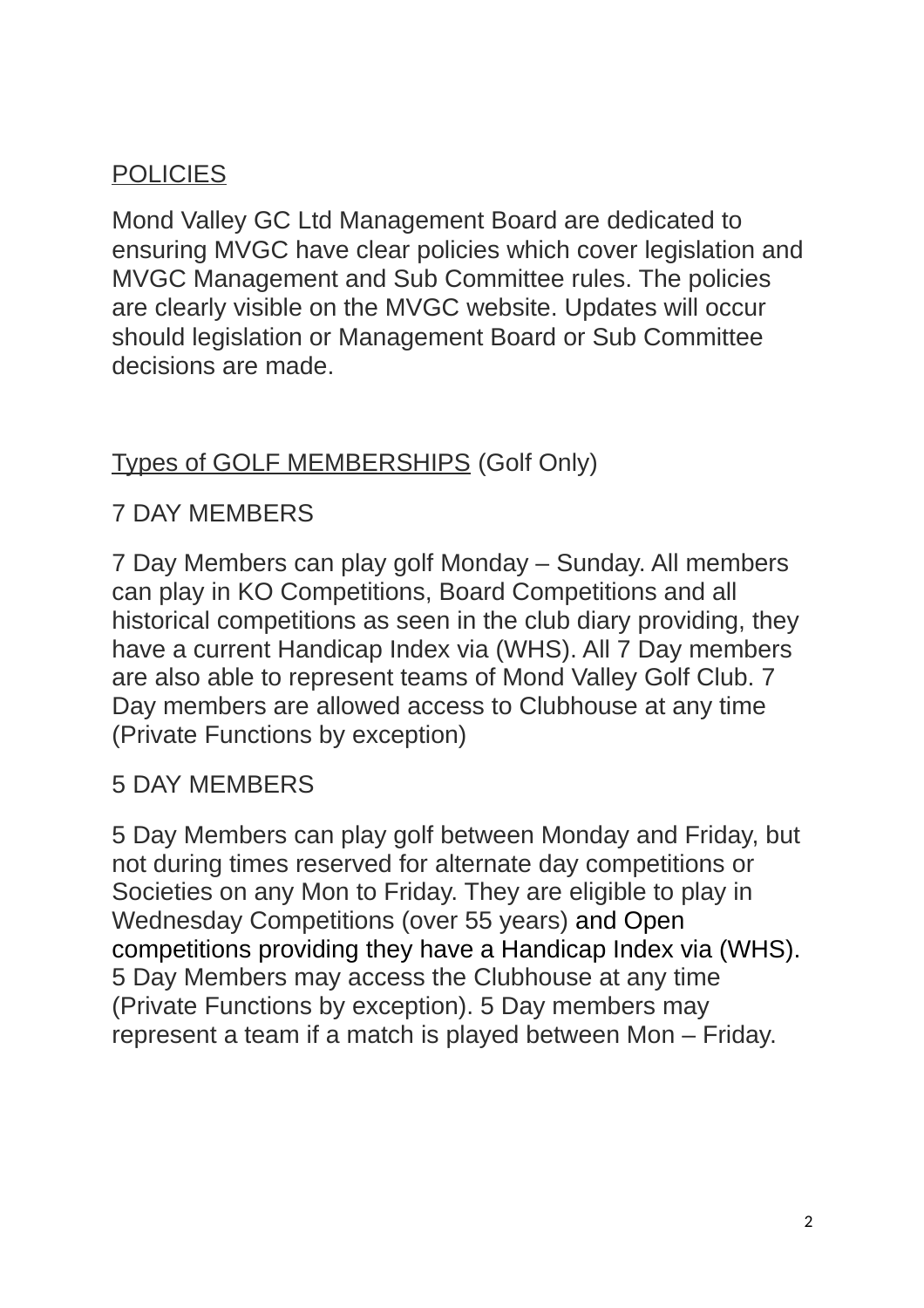INTERMEDIATE

- 19 21 Membership
- 22 25 Membership
- 26 30 Membership

All the above Intermediate categories have full 7 Day Status

#### COUNTRY MEMBERS

Country Members may play Mon - Sunday but cannot enter any Knockout or Club Board competitions. Permission to enter other competitions as seen in the diary is required from the Competition & Handicap Committee.

JUNIOR & YOUNG PERSON MEMBERS

There are two categories of Junior Membership

10 and under years old

11-18 years old

Junior Members have normal playing rights, except as follows:

WEEKDAYS – After 4pm (any junior under 13) must be accompanied by a Member or Parent / Guardian

SATURDAYS – April to September –Not before 3pm

- Oct to March Not before 2pm
- Any Junior under 13 must always be accompanied by a Member Parent / Guardian

SUNDAYS – After 4pm,

- Any Junior under 13 must be always accompanied by a Member Parent / Guardian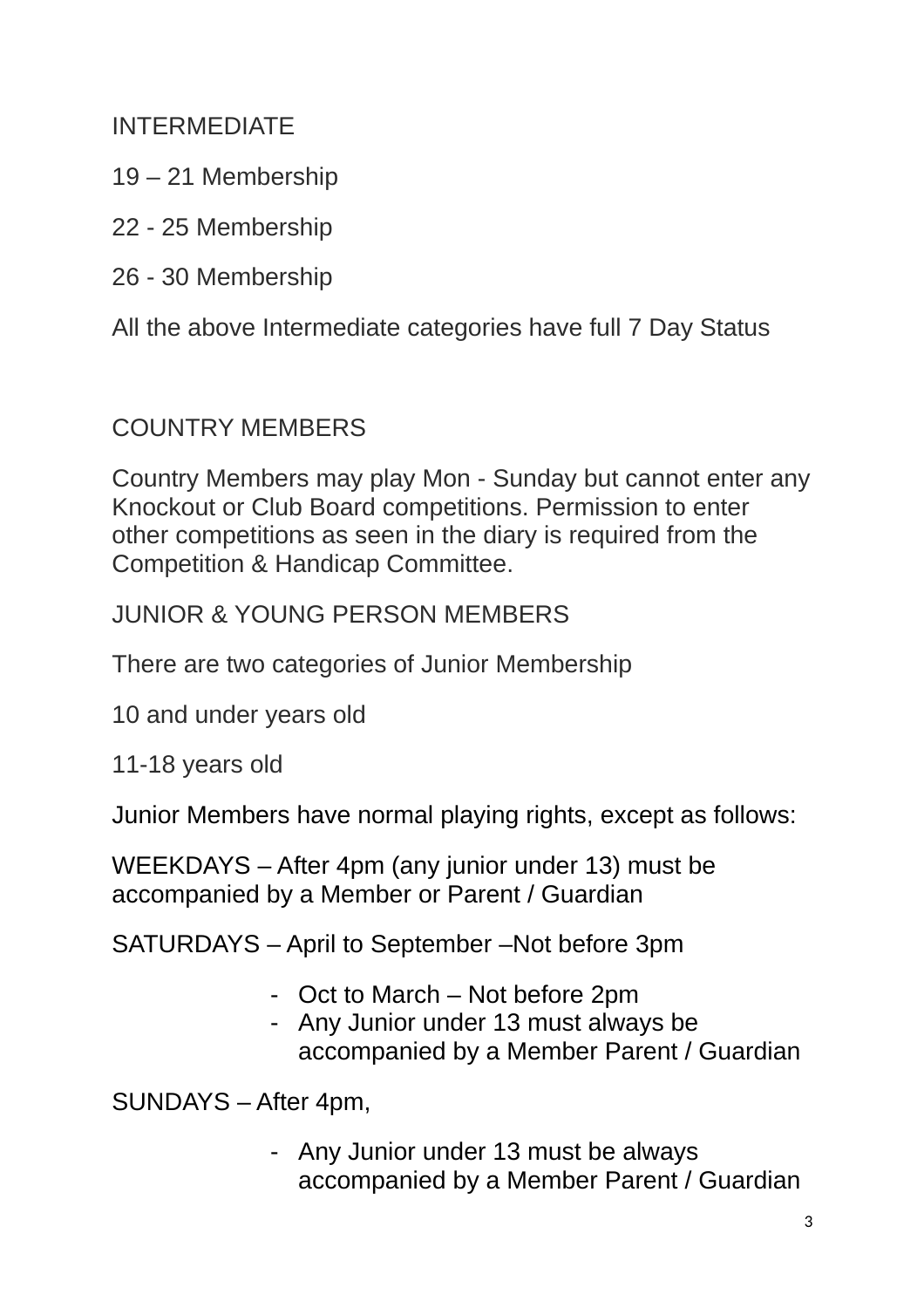Only Juniors under the age of 18, as at 1st November, may play in Junior competitions or Championships.

Monday is recognised as Junior Night by the Golf Club.

# STUDENT MEMBERS

Student Members have the right to play Monday – Sunday (if slots available) but cannot enter any Knockout or Club Board competitions. Permission to enter other competitions as seen in the diary is required from the Competition & Handicap Committee.

ARMED FORCES

A new category for armed forces has been introduced in 2021.

7 day playing availability but cannot enter any Knockout or Club Board competitions. Permission to enter other competitions as seen in the diary is required from the Competition & Handicap **Committee** 

# SECTIONS OF GOLF CLUB

MVGC Management Board recognizes that the Junior Section, Ladies Section, and Senior Section (over 55 years of age) operate within the club. All sections can appoint their own committee to run their section affairs only. All sections are directly controlled and responsible to the Management Board.

# MEMBERSHIP FEES

PAYMENT OF ANNUAL MEMBERSHIP SUBSCRIPTIONS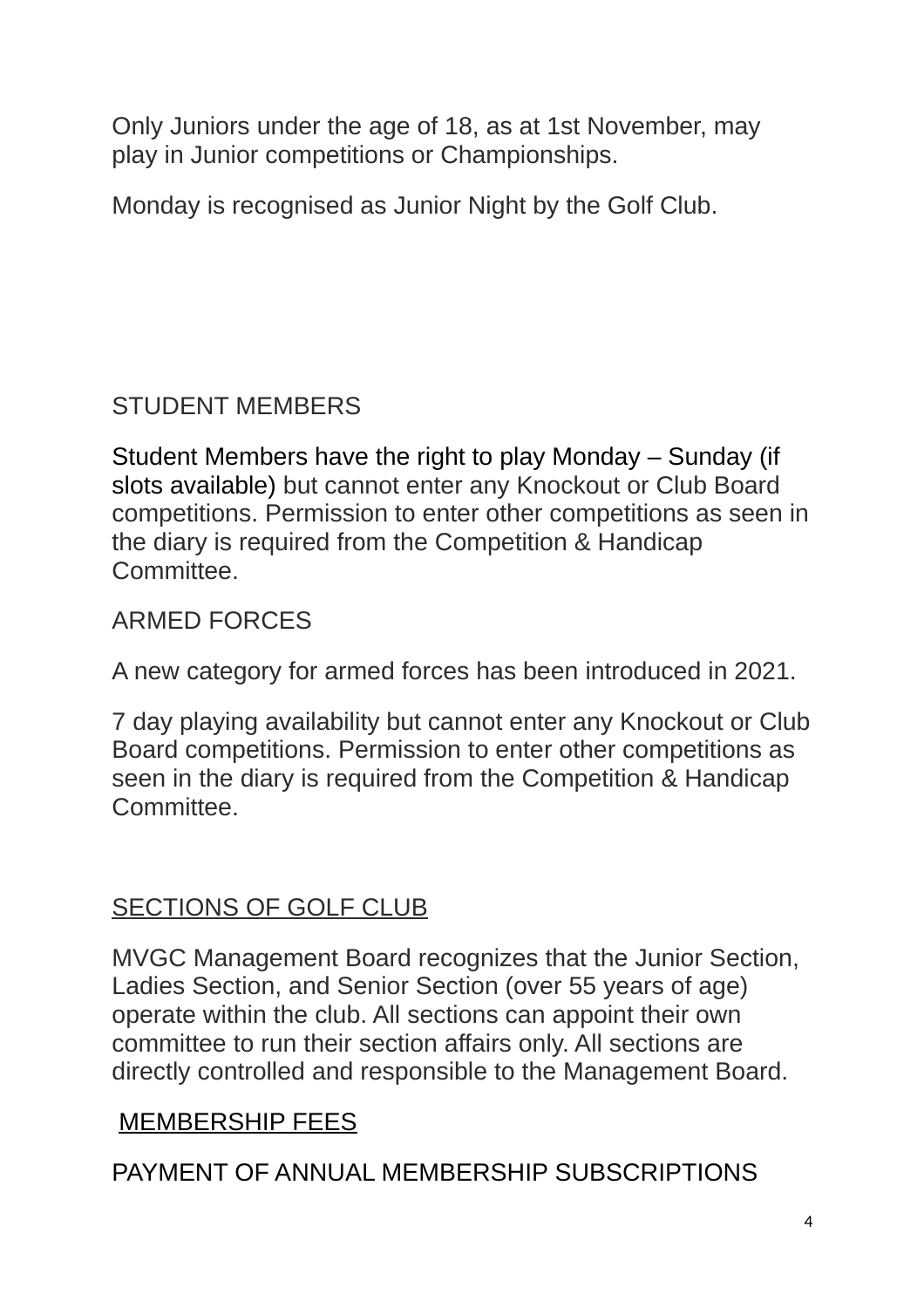### MEMBERSHIP FEES

The annual fees for membership of Mond Valley GC Ltd are payable from 1<sup>st</sup> March each year. The membership fees are inclusive of subscriptions to Wales Golf, Glamorgan County, Third Party Insurance, and a levy on your Membership Levy Card. All fees are posted on the club website, club shop, or from the Hon Secretary.

Fees can be paid via BACS, Cheque, Credit Card, Cash, or via a monthly direct debit called Go Cardless which is available and is being managed by the golf club. Details are available via the Golf Shop Admin staff.

Members whose annual fees have not been paid by March 31<sup>st</sup> will result in temporary suspension of both your membership and handicap until your fees are paid. During this period, a member is not allowed to play golf (unless appropriate green fee is paid (detailed in next paragraph), cannot place names on the BRS system or play in any competitions. A lapsed member may pay appropriate Green Fees during this temporary suspension period. Upon renewal of membership the members temporary suspension will be lifted.

An existing member paying after  $31<sup>st</sup>$  March will be subject to a 10% surcharge on fees (not Levy). This includes members paying by standing order payment. Members who join the Club after the 1st of June, will be charged the annual membership fee on a pro rata basis, which includes payment for the month of joining, unless it is after the 15th day of that month. No refunds will be made for memberships that are terminated prior to the end of a membership year. Each membership year expires on 28<sup>th</sup> February annually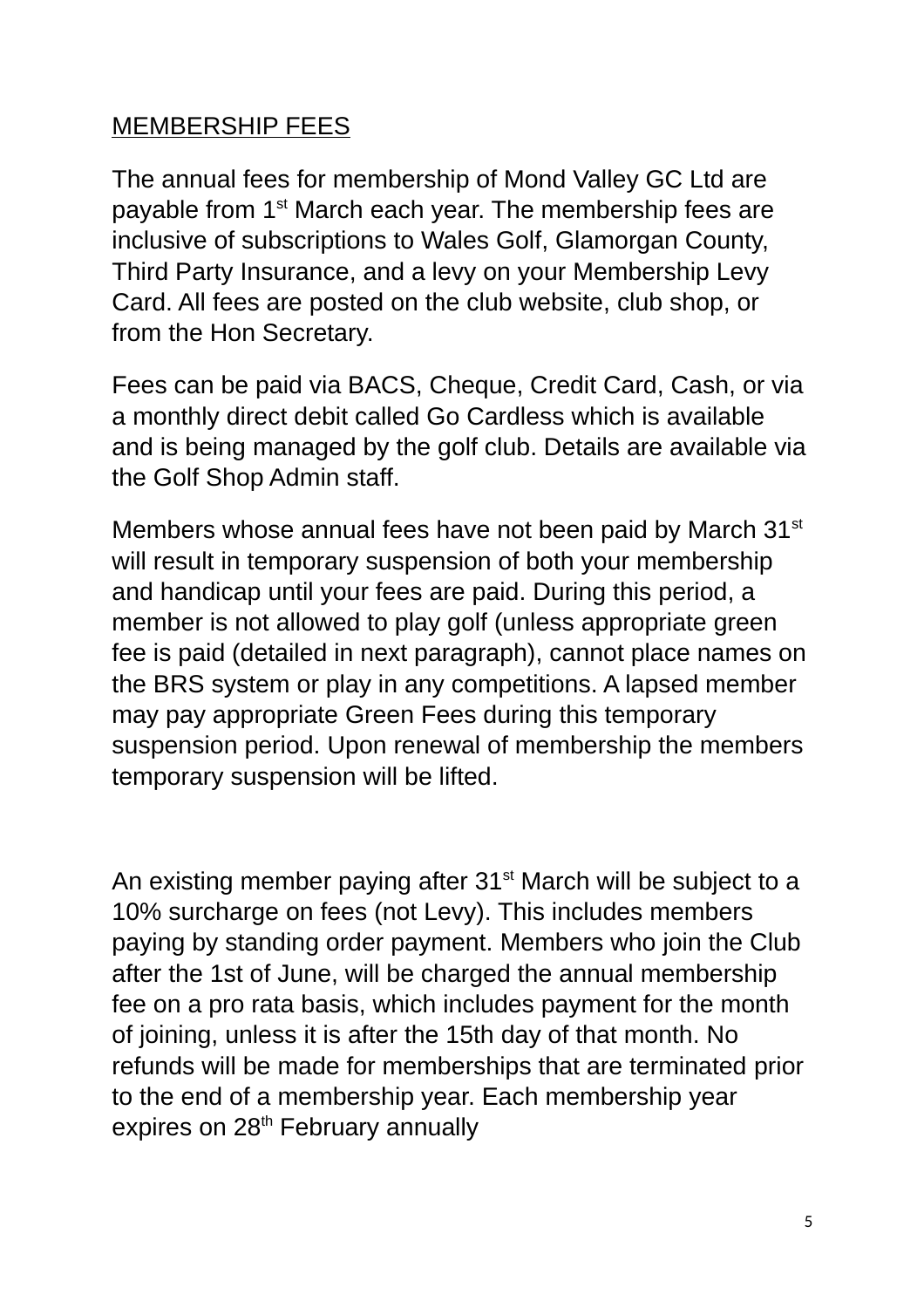If a member has personal circumstances, he wishes to discuss in private please contact the secretary by email, letter or mobile. Email address is secretary@mondvalleygolf.co.uk.

Suspension of membership requests must be made in writing to the Hon Secretary [secretary@mondvalleygolf.co.uk](mailto:secretary@mondvalleygolf.co.uk) each request is dealt with in strictest confidence.

Requests for suspension of membership will only be accepted for one of the following reasons: -

a) Leaving the area with employment. Full detail needed. b) Ill health with a doctor's written confirmation.

All members who join MVGC Ltd must accept and adhere to MVGC Ltd rules and policies.

### CONTACT DETAILS.

 Members are expected to apprise the Club of any changes to their postal address, telephone number, or email address.

# BRS SYSTEM for MVGC

It has been noted that on many occasions members and visitors are entering the golf course with the intention of playing but have not booked a tee on the BRS system. Entering the golf course for the purpose of playing golf without booking a slot on the BRS system is a Health & Safety issue. All members are requested to book a tee for the purposes of insurance cover, and that all members can be accounted for in the case of incidents, or if a message has to be conveyed to a member as a matter of urgency (e.g. Family incident).Booking on the BRS and identifying if the member intends playing 9 or 18 holes allows the management to gauge where on the course individuals may be if a situation arose.

The BRS system assists members to easily identify spaces for a playing group, or for individuals looking for playing partners.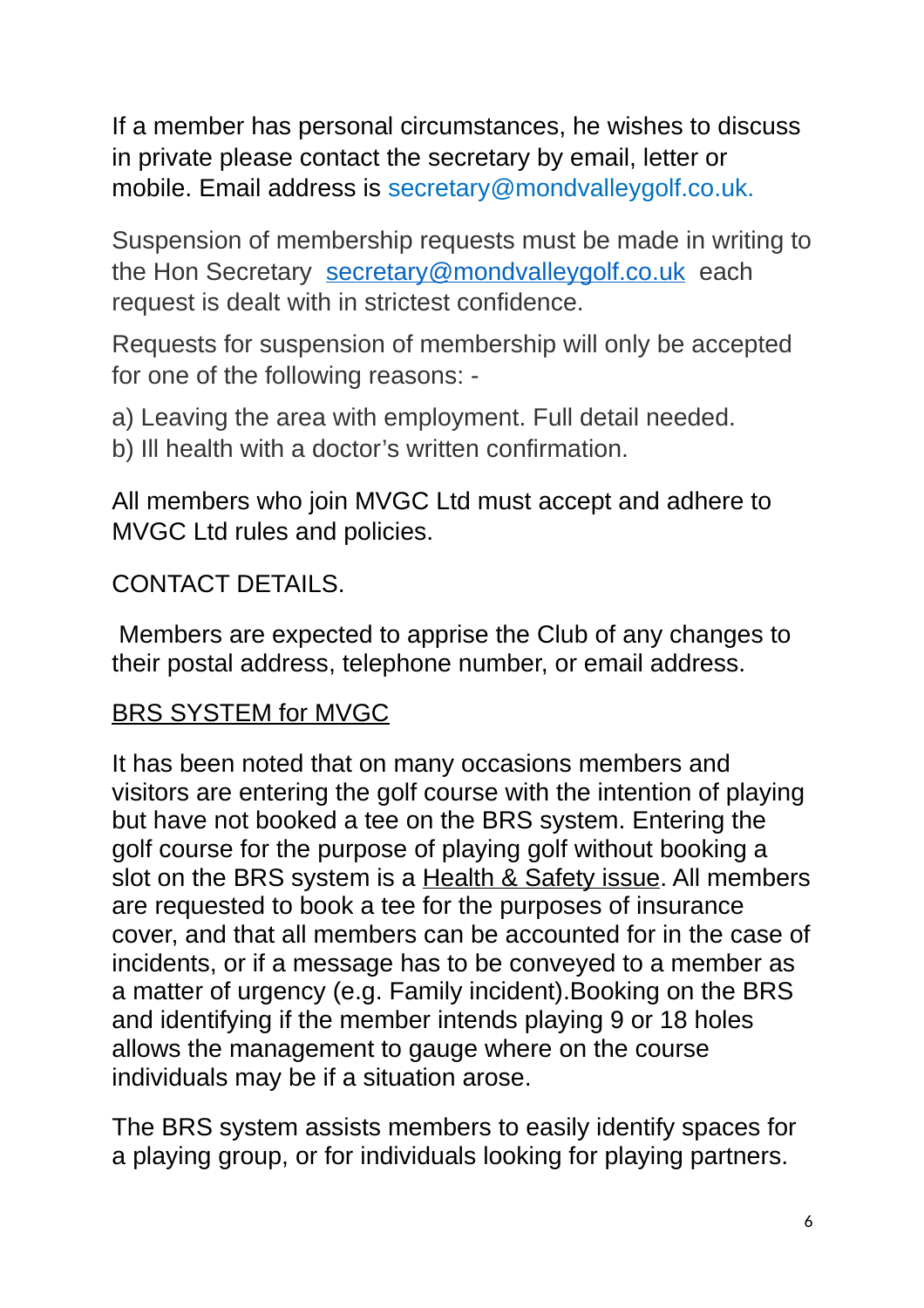Members are easily able to add or extract their names from the BRS system thereby ensuring the system remains up to date. Members do not have to attend the club to identify if there is a space for them to play. Members can use the system online or by phoning the golf shop 01792 842929 - Extension 2

The BRS system is managed by the Golf Shop who will control all play on the golf course.

- Competitions for all golf sections
- Team Matches
- Friendly Matches
- Societies
- Visitors
- Charity Days
- Daily games between members

All tee times must be booked on the BRS system.

Managing entry or removal of names is the responsibility of individual members on the system whether it was booked by the member or on their behalf.

Appropriate Action will be taken against any members

- who play the course without booking a tee time?
- or if they fail to remove their names from the system if they decide not to play.
- Or any member found to inappropriately book a slot within a "protected section" tee slot.
- a member and his / her playing partners may only reserve one tee time.
- multiple tee time reservations are not permitted.

Priority is given to members who have booked tee times via the BRS system. Members who turn up without BRS booking must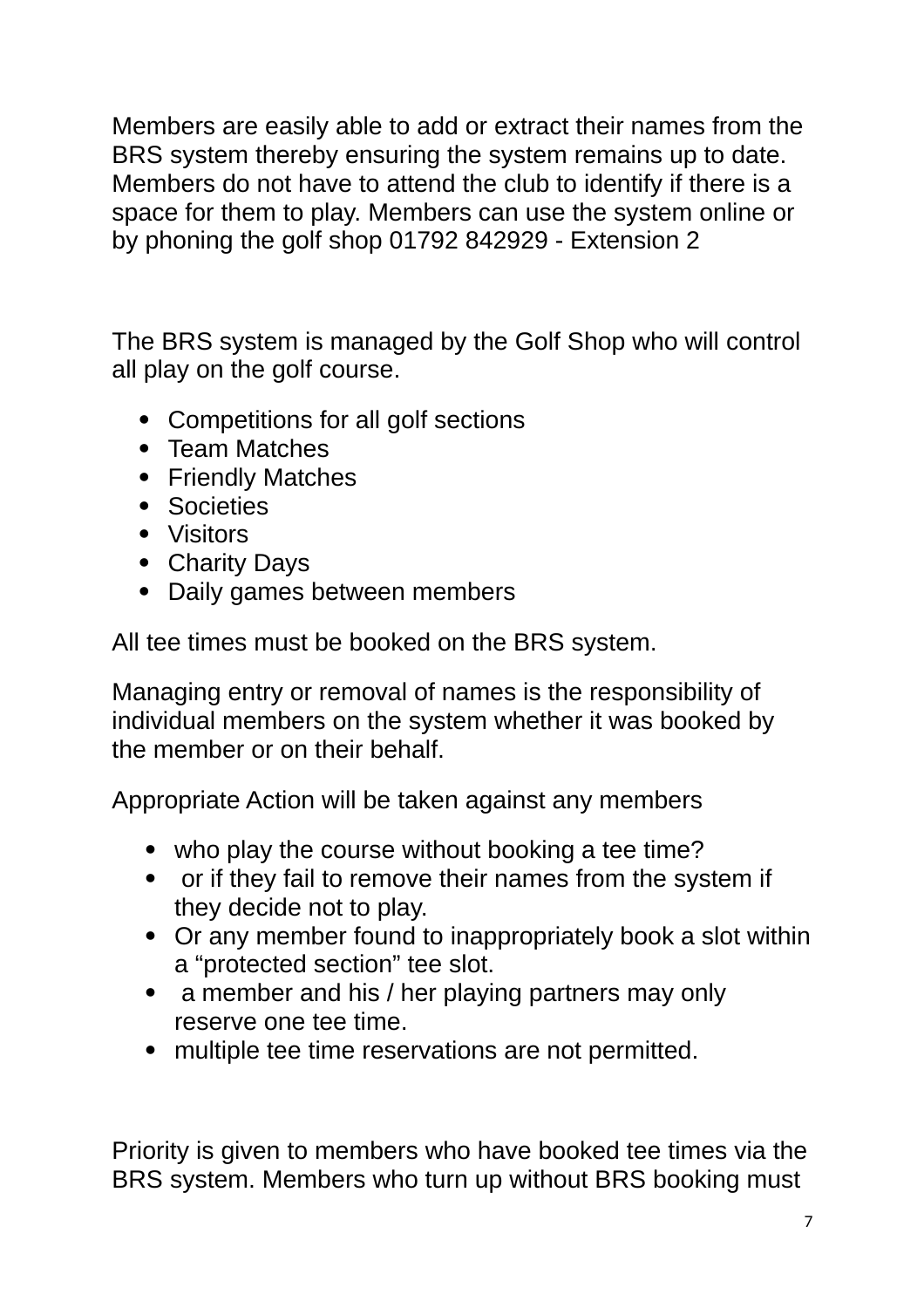give way to a member(s) who have booked a tee time. Members who have booked on BRS system cannot invite other members to join them if members are waiting by the tee having booked via BRS system.

### USE OF DIFFERENT TEE AREAS

The tees should be used as follows:

White Markers – Used solely for club competitions, team matches unless otherwise authorized by the Committee.

Yellow Markers – Used by all Male Members, guests, visitors

Red Markers – Used solely by Lady Members, their Lady guests and Lady visitors.

# HANDICAPS

New rules on Handicapping were introduced by Wales Golf using the World Handicap System (WHS) on 2<sup>nd</sup> November 2020. Full details are available on the Wales Golf Website or contacting the Handicap Committee representatives who are listed on the website and on noticeboards.

All 'away' scores must be returned as soon as possible to the club or by using the away club computer to enter a score card. This enables the new WHS to be accurate with your handicap Index and is kept up to date. A copy of their scorecard showing the gross score should accompany this form to allow for any Rule 19.8 adjustments.

Competition and Handicap rule book is available in the golf shop, noticeboards and on the MVGC website

#### **COMPETITIONS**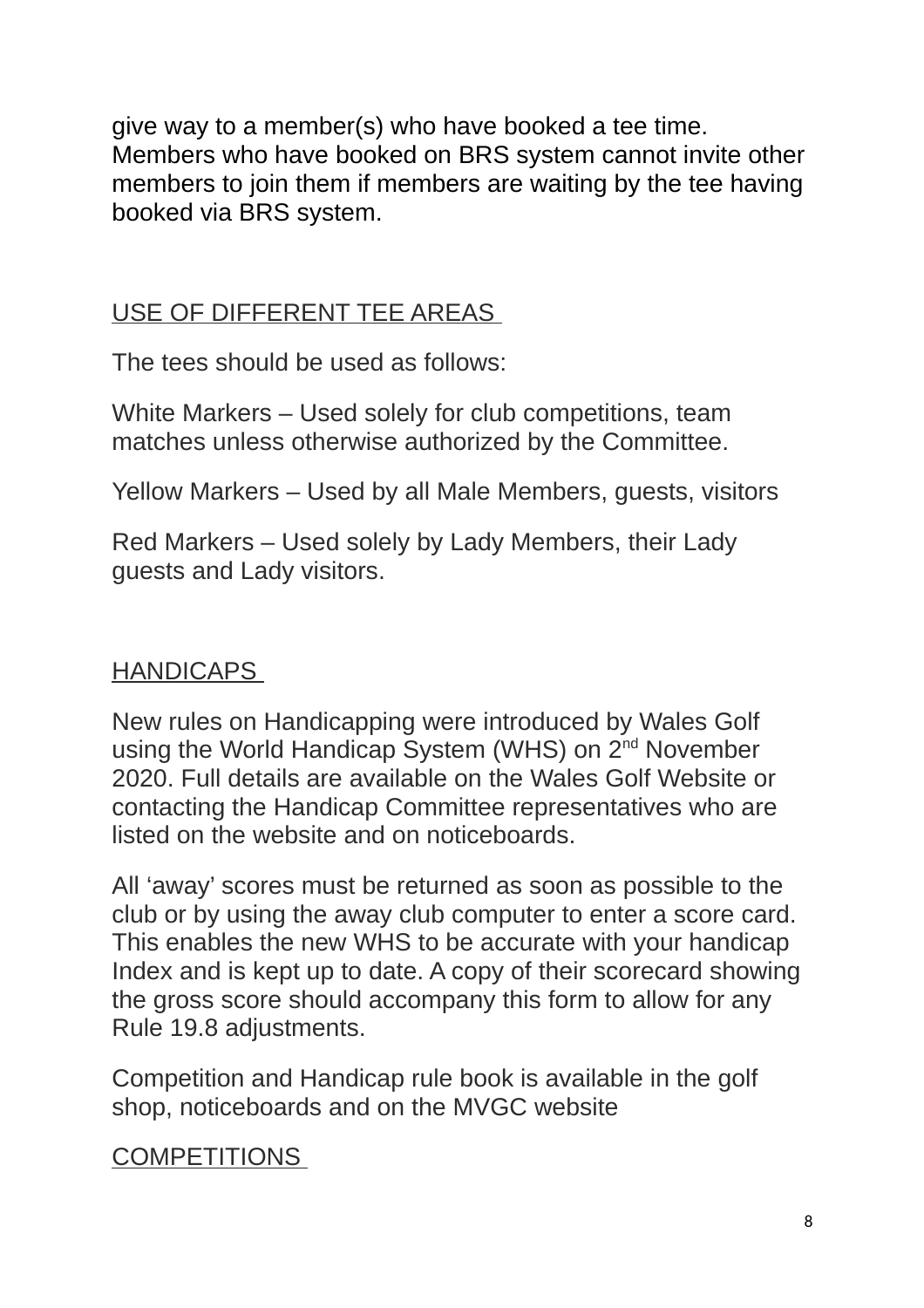All competitions will be played in accordance with the Rules of Golf as stipulated and governed by the Royal & Ancient Golf Club. Local rules approved by the Competition and Handicap Committee will also apply.

Competition and Handicap rule book is available in the golf shop, noticeboards and on the MVGC website.

Players in club matches and competitions have precedence on both the first tee and through the green. Members waiting to tee off at the  $1<sup>st</sup>$  hole must allow players in any official match to play through if requested to do so.

All competition entries must have a competition handicap index to allow playing in all competitions. Qualifying for the competition handicap index is detailed in the club shop or on the notice board in reception. Contacting the Competition Secretary will assist any member for clarity.

Slow play – Members should keep up with the players in front; those who do not may be guilty of slow play and should invite the group behind to play through. The Competition and Handicap Committee reserve the right to penalise each player in the offending group two strokes.

The Starter has the authority to adjust starting times of players to facilitate proper management of the competition. Competitors refusing to co-operate with the Starter will be disqualified from the competition and will be reported to the Competition and Handicap Secretary.

Where a tie exists, unless otherwise stated, winners/qualifiers will be decided based on the better inward half (last 9, 6, 3, then last hole), then better outward half (the first 9, 6, 3, then first hole).

Members are responsible always for ensuring their guests conform to all the rules on the Golf Course and in the Clubhouse.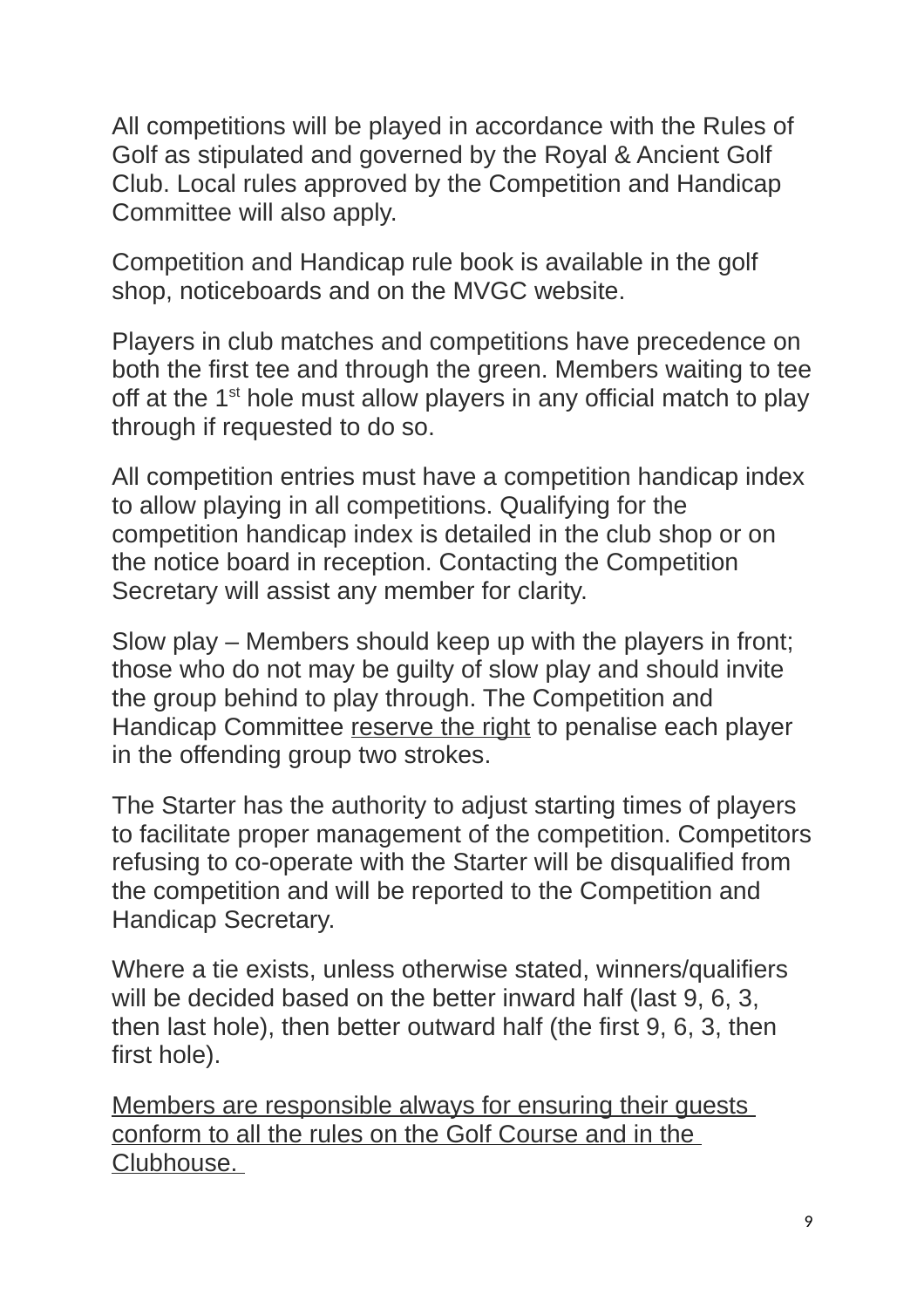# ETIQUETTE ON THE COURSE

#### SAFETY NOTICE

No Player/s should play until players in front are out of range

### TEE OFF RULES

All players must strictly adhere to their tee off time as shown on the BRS starter sheet. Please do not tee off before your official start time thus giving ample time and space for the game in front to keep their pace and appropriate space before you.

Exception to this rule is if a tee time gap appears due to failure of the group in front not to turn up or should they not be ready on the tee and your group are ready to play.

#### PRIORITY ON THE COURSE

In the absence of special rules Mond Valley GC would expect a two - ball match to have precedence of and be entitled to pass any three or four - ball match.

A single player has no standing and should give way to a match of any kind.

Any match playing a whole round is entitled to pass a match playing a shorter round.

All team matches, or club competition matches have priority and must be called through.

If a match fails to keep its pace on the course and loses more than one clear hole on the players in front, it should allow the match following to pass.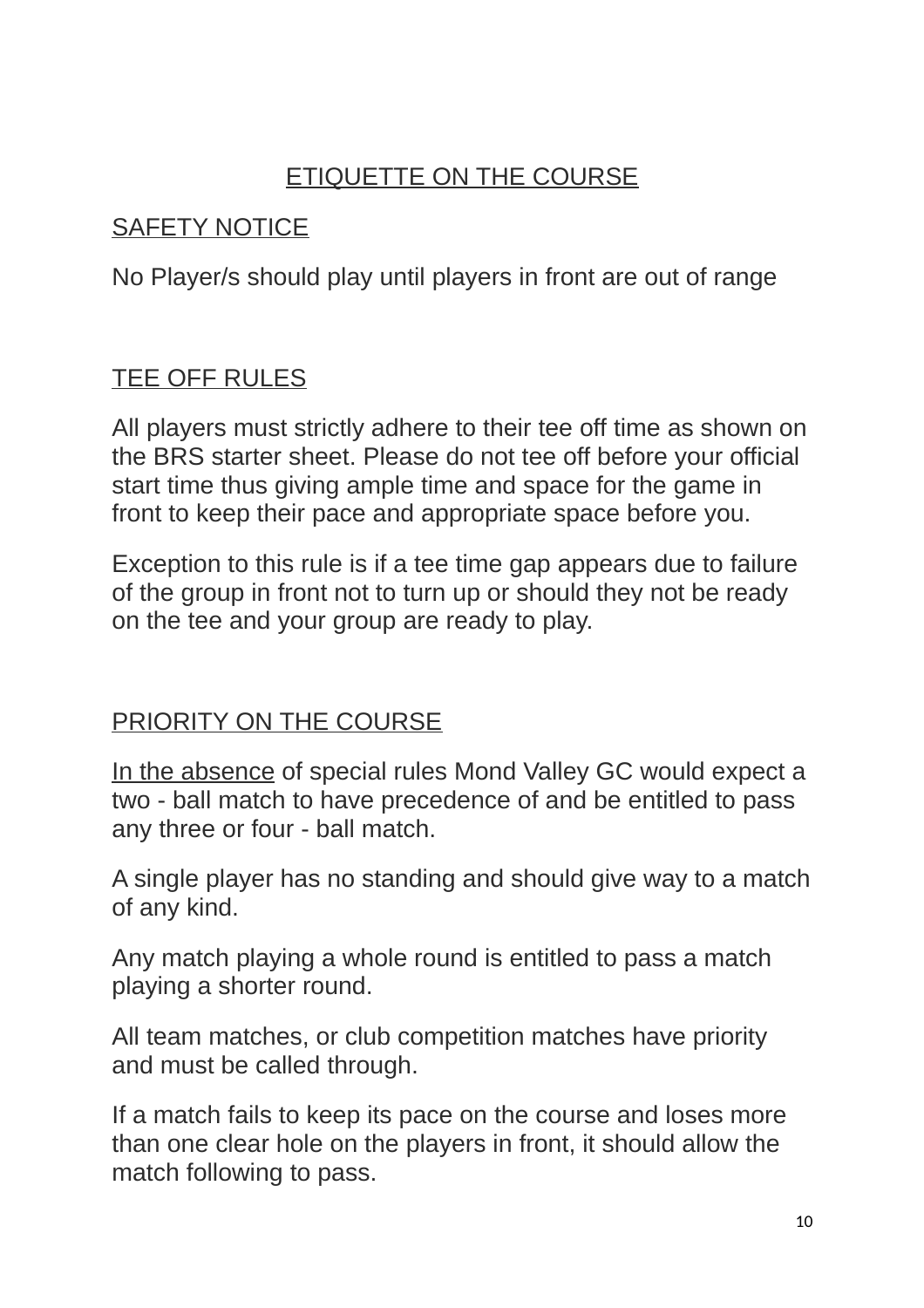# SLOW PLAY AND BEHAVIOUR

Slow play irritates everyone on the golf course. Members should be aware always of their position on the golf course. It is their responsibility to maintain their position on the course and avoid undue delays. Any group that has lost a complete hole on the group ahead should wave through faster groups.

If it is likely that a ball may be lost, unplayable or out of bounds, a provisional ball should be played before going forward. Players searching for a ball should, as soon as they realise the ball will not be quickly found, signal the group behind to play up; they should not wait until the ball has been declared lost after 3 minutes. Play should not continue until it is safe to do so.

A 3 ball should aim to complete a round within three and a half hours (210 minutes); each player in the group is responsible for its pace. In a competition, the Competition & Handicap Committee reserves the right to penalise each player, in any group, that they consider guilty of slow play. If a player or group consistently disregards the requirement to observe the etiquette of the game during a round, or over a period, the Committee may invoke disciplinary action against that group or player.

# CARE OF THE COURSE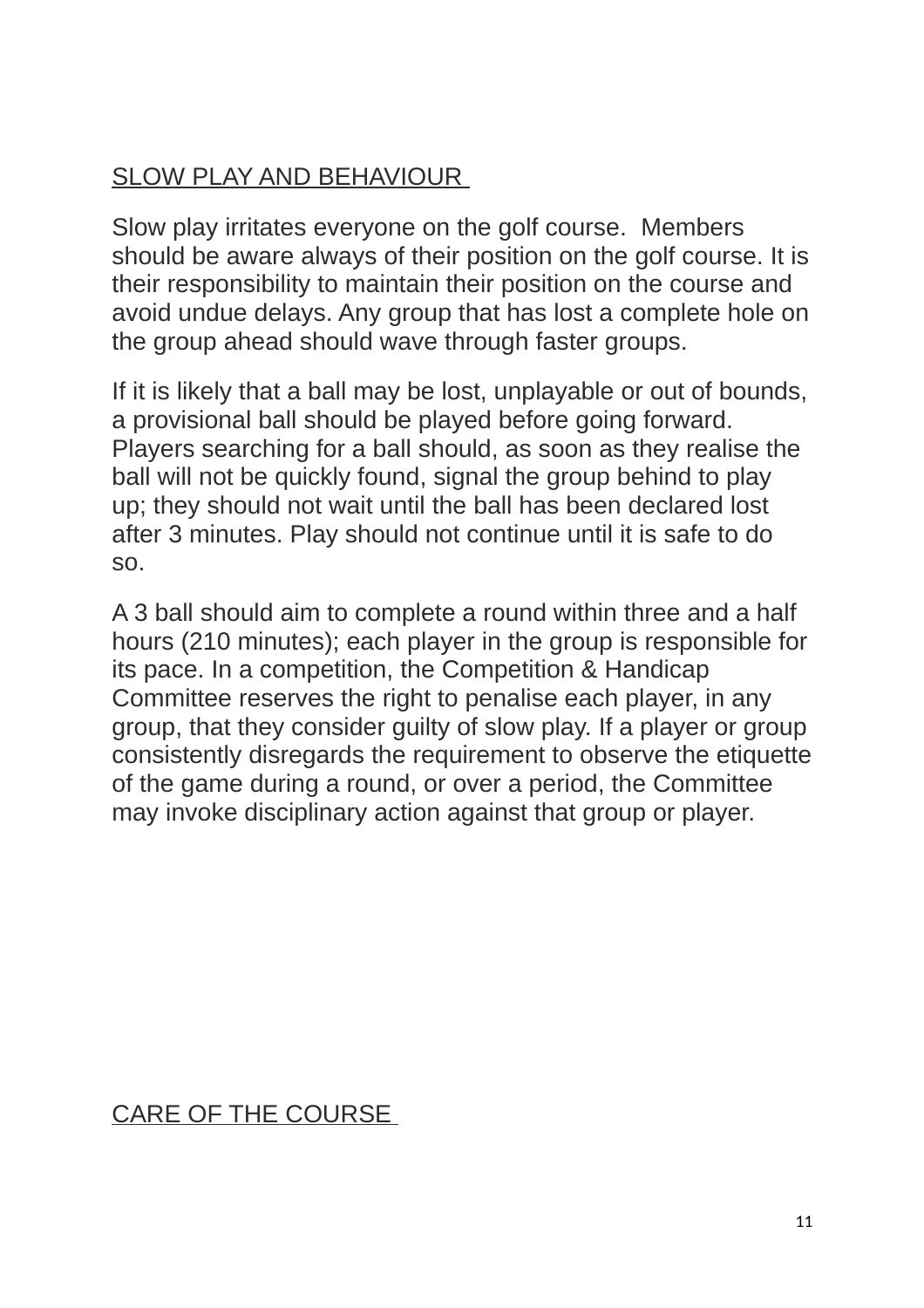Before leaving a bunker, a player should fill up and smooth over all holes and footprints made by him / her.

Restore Divots, Repair Ball-Marks and Damage by Spikes

All players should ensure that any turf cut or displaced by him / her is replaced at once and firmly pressed down, and that any damage to the putting green made by a ball or spike marks is carefully repaired.

Golf bags and trolleys should always be left at the side of the green and buggies must not encroach on the apron of the green and must adhere to regulations set out in the local rules.

All direction signs on the course must be obeyed. Marking of score cards must be done after leaving the green.

# DITCHES AND PONDS

Entry to ponds or ditches particularly to retrieve golf balls is not allowed and players do so at their own risk. It is advised that the use of a ball retriever is used by players.

#### FERTILIZERS, INSECTICIDES & CHEMICAL TREATMENTS

An announcement will be placed on the notice boards outside the golf shop advising members and visitors that chemicals have been used to treat the course. Players are reminded to heed the warning and protect themselves by not licking their fingers, golf balls and golf tees.

Note: All course users MUST wash their hands on leaving the course before entering the bar and catering area.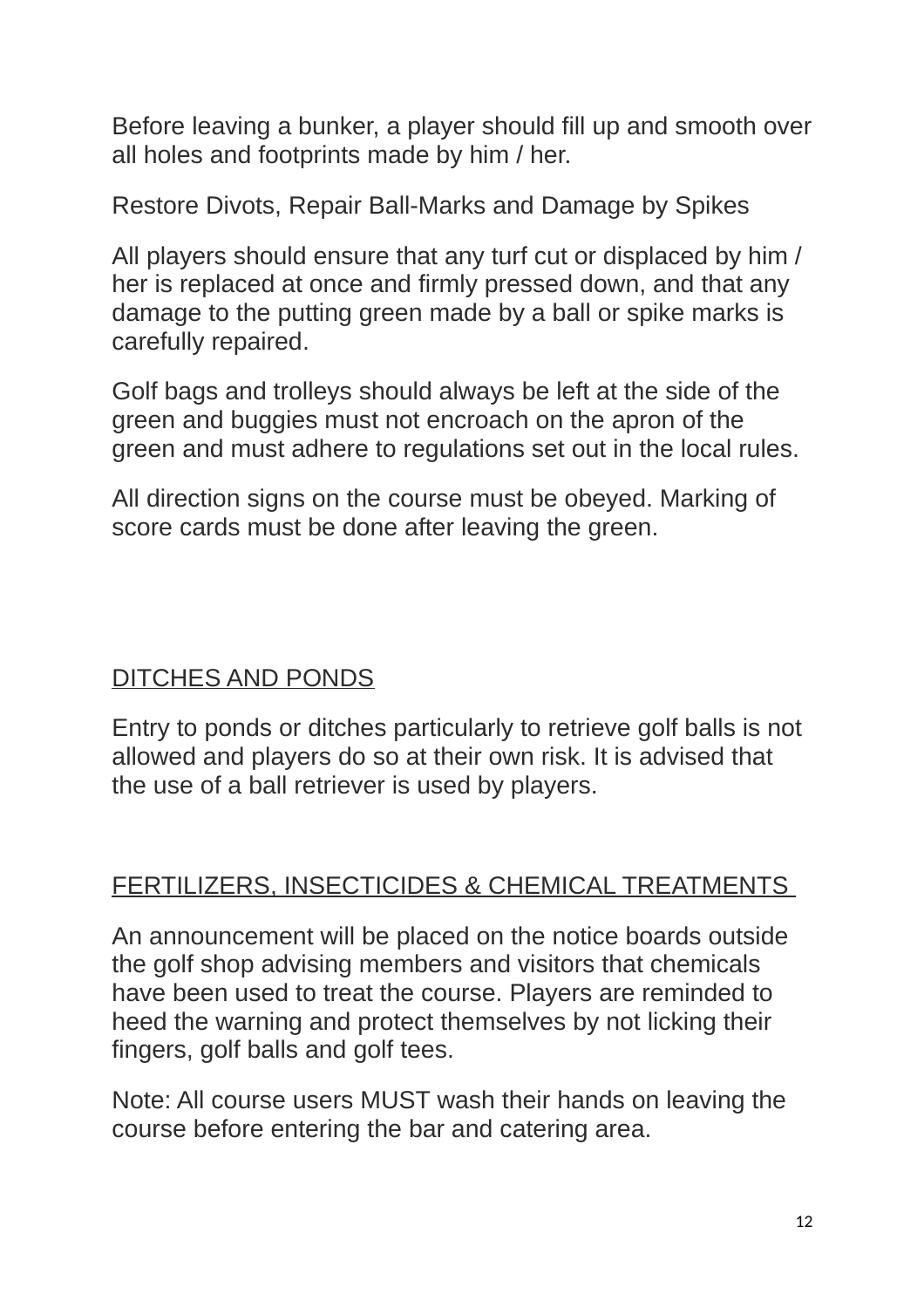# DRESS CODE

Players are expected to be smartly dressed always, the emphasis being on smart and casual dress. No person will be allowed on the course wearing jeans, football/rugby type shirts and shorts, vest-type tops or collarless t-shirts, tracksuits or shell suits. Shorts must be tailored and smart. Round-collared, recognized golf tops are allowed.

Players must wear golf shoes, unless they are under the age of 18 or have some form of disability preventing them from doing so. Persons under the age of 18 may wear trainers.

# **SAFETY**

During the summer period the surrounding area particularly alongside the Canal Hole  $(14<sup>th</sup>)$  with both the canal towpath and members of the public out walking, boating on the canal and children who like to enter the golf course. The Management Board please ask all members and visitors to prioritize Health & Safety when teeing off on the  $14<sup>th</sup>$  Tee if people are walking on the tow path or boating on the canal members must be patient with duty of care and ensure all people are out of sight before taking a shot. With reference to children which is although frustrating the Management Board request members not to confront any child and not hit any ball until the area in front is clear.

#### **PHONES**

Mobile phones, if carried on to the course, must be switched to silent. The mobile is only to be used in a case of emergency.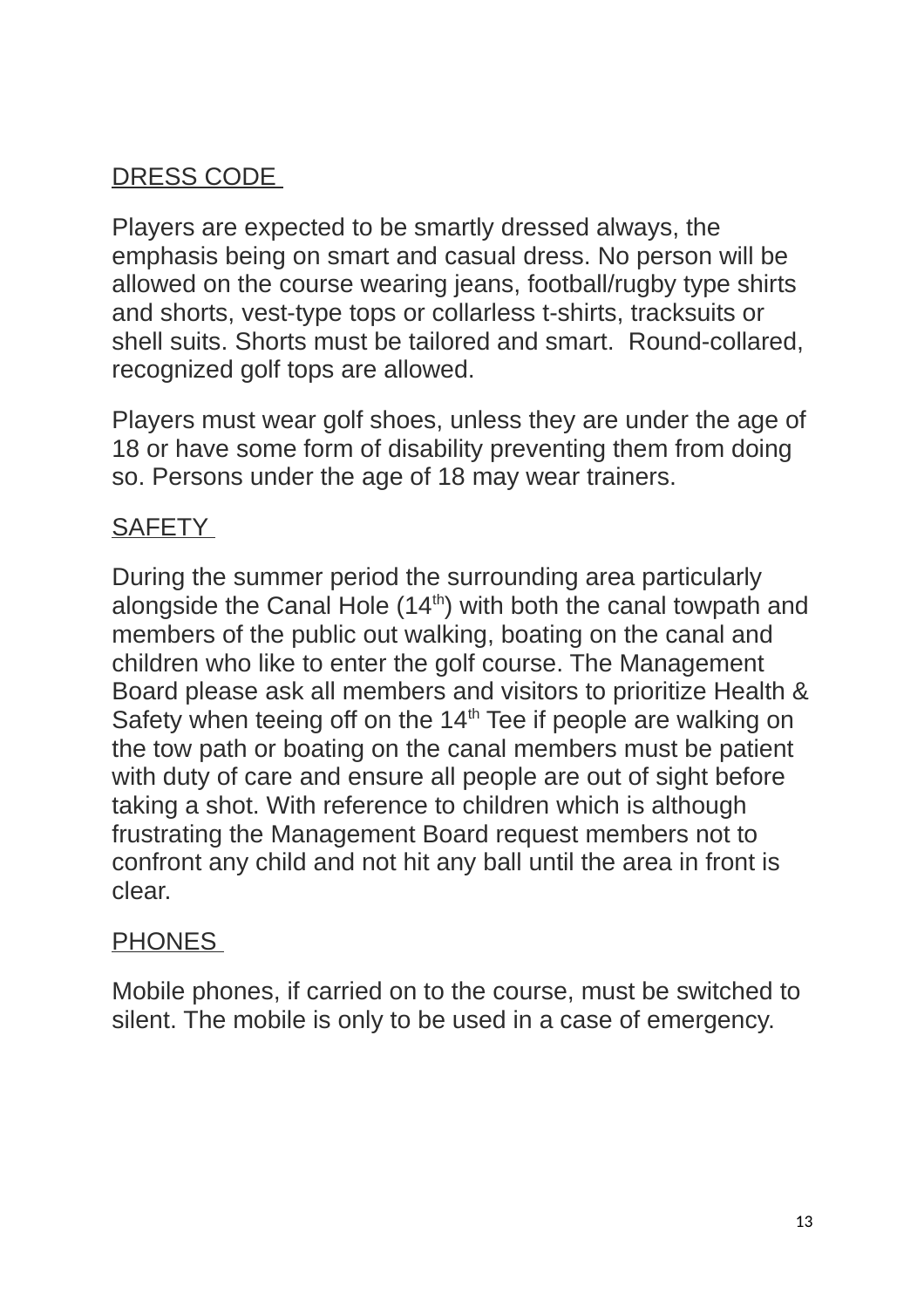# OTHER INFORMATION AND RULES FOR GOLFERS

# BAG TAGS

Members must display their Membership bag tags clearly and ensure that their guests are displaying their visitor's ticket.

All green fee players will receive an individual green fee ticket which must be displayed on their bag.

Society members will be allowed to play without green fee ticket as their booking is controlled by their organiser who is responsible for his/ her party.

#### SUSPENSION OF PLAY

- The signal for the suspension of play will be 1 loud blast on a klaxon. The decision to suspend play will be made by the following authorised representatives
- Competition & Handicap Committee,
- Greens Committee
- Golf Administrators in the shop
- Head Greenkeeper or green staff.

When play is suspended, the players in a match or group may, if they wish and without delay, finish the hole they are playing. Players cannot continue to play a hole, other than the one they were in the process of playing, once play has been suspended by the sound of the claxon.

- Play can only re-commence with the authority of the Competition & Handicap Committee.
- Greens Committee
- Golf Administrators in the shop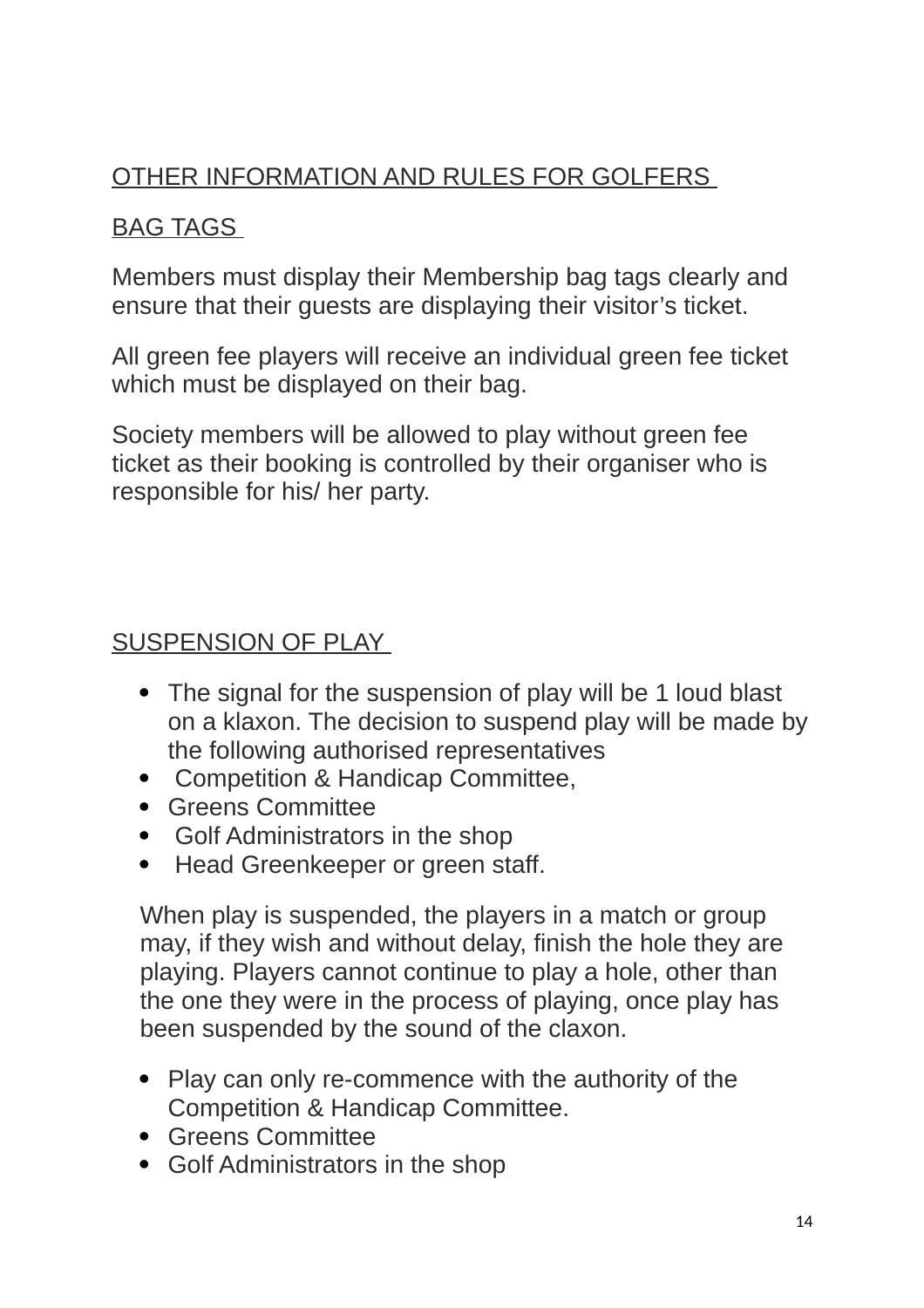• Head Greenkeeper or green staff

 This will be signaled by 1 loud blast on a klaxon. The penalty for breach of this rule is disqualification (R&A Rule 6– 8b). Safety to members, guests and visitors is paramount.

# PRACTICE

Practice play is restricted to the practice ground and is strictly forbidden on the course. Players using the practice area must follow the restrictions listed at the practice ground (no long irons or woods can be used). Pitching or chipping to or from the practice putting green is forbidden.

#### **SAFETY**

Safety on the course and practice ground is paramount. Golfers should read the course risk assessment document posted on Clubhouse noticeboards and MVGC Ltd website, Safety and warning notices are clearly advertised and placed within the boundaries of the golf course.

#### GREENS STAFF

Players should always co-operate with Greens staff to facilitate course maintenance. Whilst the flagstick is removed from a hole, players must not play to that green until the flagstick has been returned to the hole by Greens staff. Members must be patient when waiting for Greens staff to complete work. The committee take a zero-tolerance stance with members or visitors who approach greens staff causing arguments or issues on the golf course.

#### LIABILITY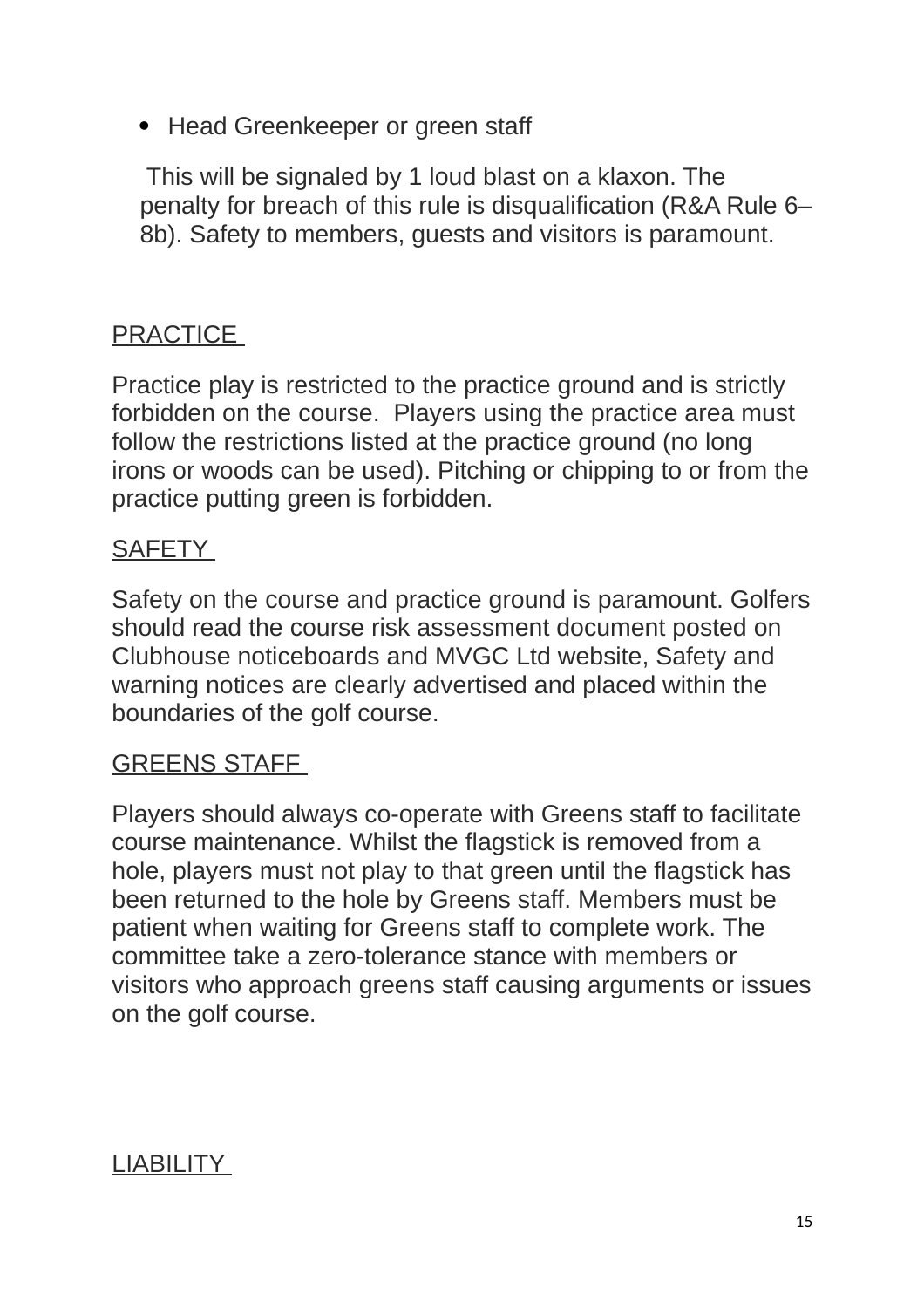Members are reminded that they are solely responsible for the security of their own possessions. Members, guests and visitors are advised that the Club does have Public Liability insurance. Members may, however, wish to take out additional insurance cover.

### DOGS

Dogs are **not** allowed on the golf course. Exception to this rule is a dog which is supervised by a Course Marshal in carrying out his / her duties.

# ACCESS TO THE COURSE

Members and visitors must enter the course from the car park via the ramp or steps by the clubhouse. Please report to shop before starting play so the shop staff are aware you have turned up and accounted for should any emergency occur. Entry from the gate near the practice nets is strictly forbidden. Anyone caught using the gate entry will receive one only official warning and will be spoken to by the President, Captain, Secretary.

# EXITING THE COURSE

All members and visitors must exit the course via the pathway through the old bowling green or via the ramp alongside the clubhouse. Buggy that have been hired via the club shop may leave the course via the gate near the practice nets. All singular or private buggies must seek permission from the golf shop. Any playing partners of a buggy user must leave the course via the bowling green or ramp exit.

# CLUBHOUSE SOCIAL MEMBER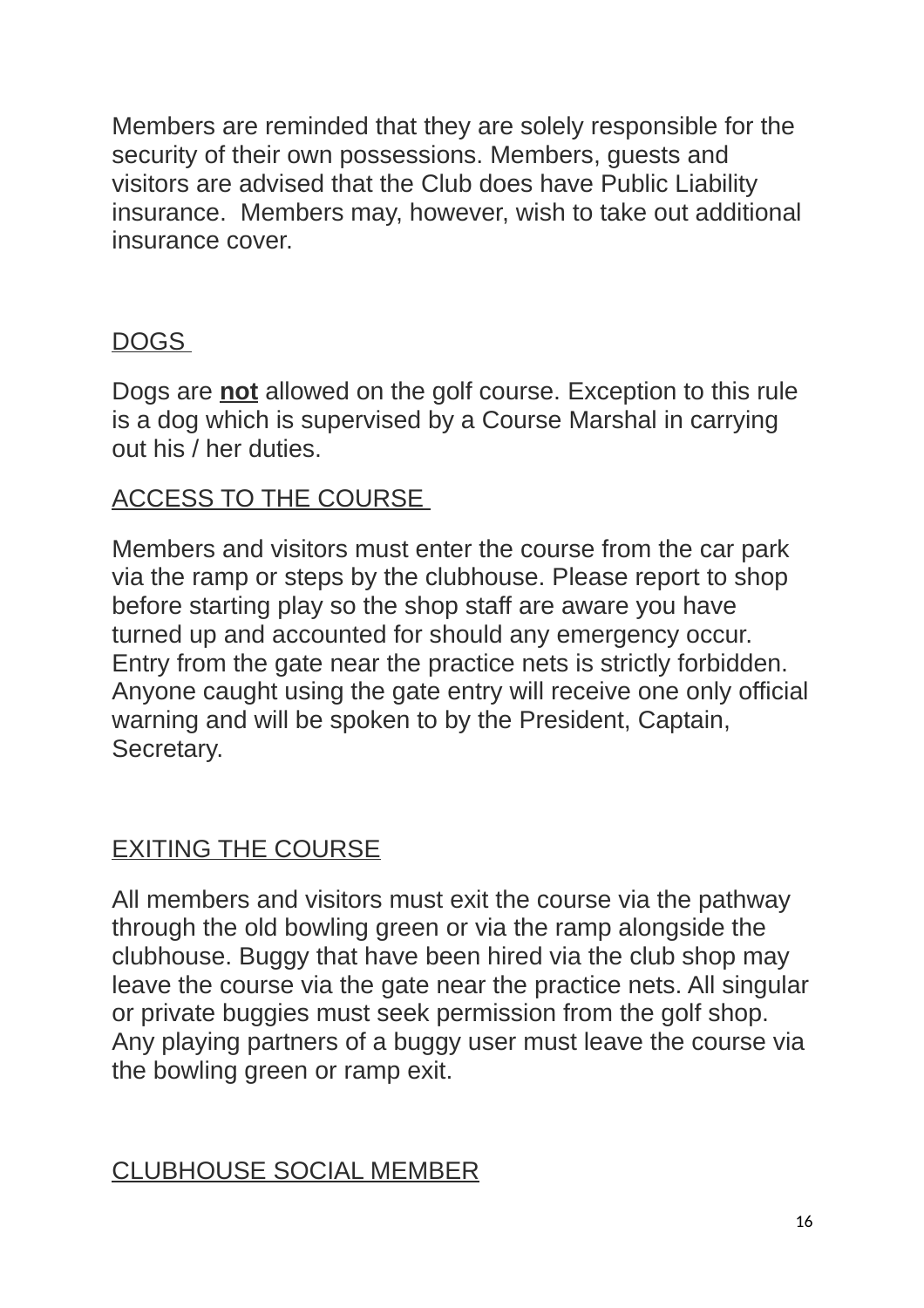Clubhouse Social Members can access the Clubhouse at any time (Private Function by exception). They can introduce guests to the Club house and may play golf only on payment of the normal green fee or as a guest of a playing member and the relevant green fee payment.

#### MEMBERS LEVY CARD

Only members who have paid their annual fees are given the privilege and benefit of a member's levy card. Fully paid Social members are also entitled to a member's levy card if they have paid the annual levy fee. Non - members or past members must surrender their levy cards and are not entitled to use their card under any circumstances.

# MEMBERS GUEST(S)

Members can invite a guest or guests to play on the course.

a) Enter the names of their guests in the visitor's book in the Club Shop / Bar Area

b) Play alongside their guests (in the same group)

c) A maximum of three guest are allowed with a member and the three guests will pay the appropriate green fee set for the day for a member's guest.

d) Green Fee Ticket must be individually displayed on each Guest golf bag.

Any person found using the golf course without a green fee ticket will be asked to leave the course immediately.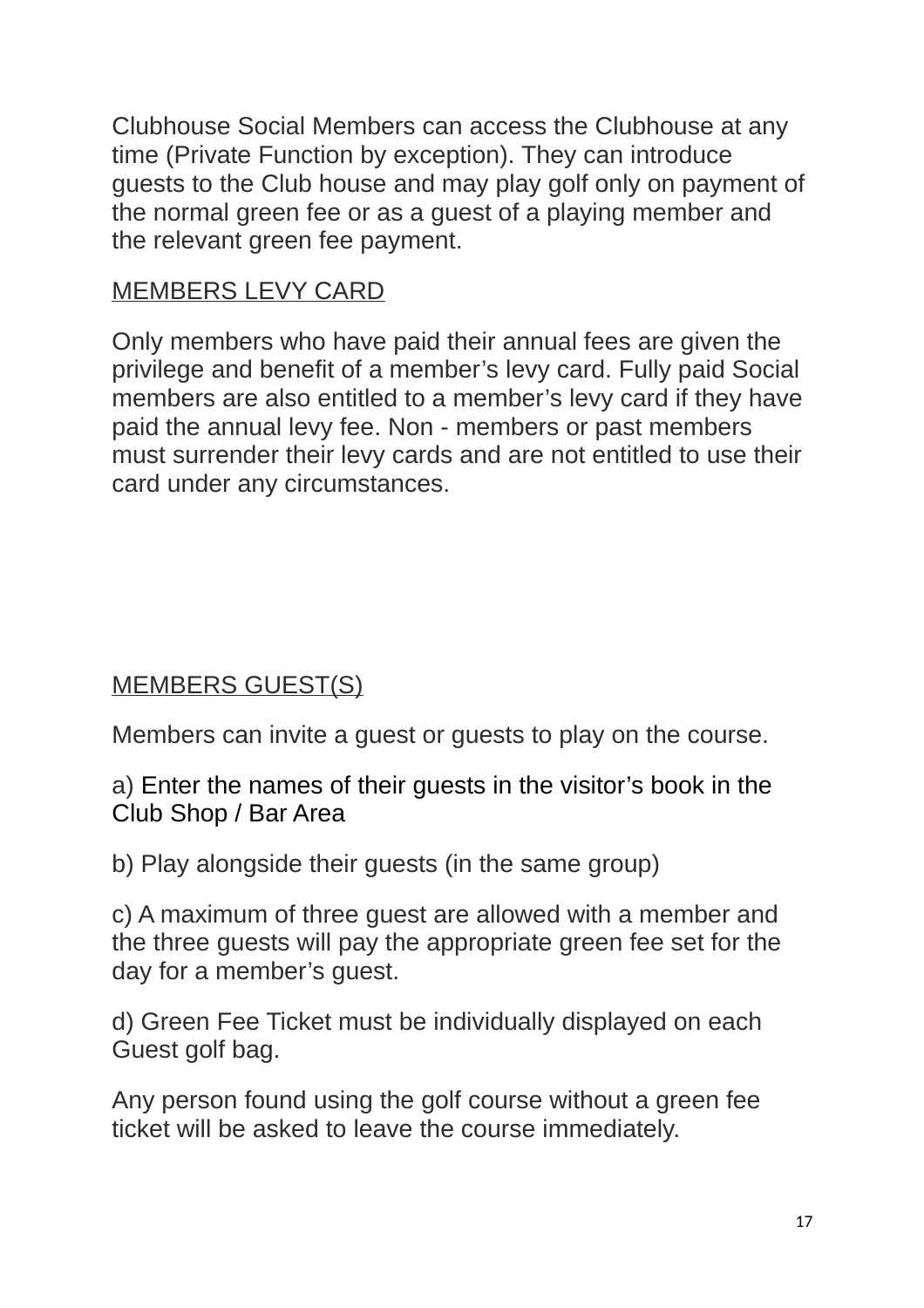# COMPLAINTS

Any complaint from a member (s) must in the first instance be made to

- $\cdot$  the Hon Sec in writing secretary@mondvalleygolf.co.uk
- or verbal contact via mobile phone 07940207631
- or direct conversation with Secretary.

The member (complainant) will be requested to meet the Secretary and discuss the complaint.

The Secretary will contact the complainee and arrange a meeting to discuss the complaint.

The Secretary in the first instance will try to resolve the complaint between parties.

If the parties are of different opinions and the possibility of a disciplinary process is necessary the Captain, Vice - Captain and Hon Secretary will meet both parties and follow the procedure as seen in the Disciplinary Policy.

The disciplinary process is fully documented in the Policies Section on the Mond Valley Website.

# **DISCIPLINARY**

All disciplinary issues are handled by the Disciplinary Committee. The rules and procedures are found under Disciplinary Procedure seen in the Club Policies Section on the Mond Valley Golf Website [www.mondvalleygolf.co.uk.](http://www.mondvalleygolf.co.uk/)

All potential disciplinary complaints must be sent in writing to the [secretary@mondvalleygolf.co.uk](mailto:secretary@mondvalleygolf.co.uk)

RULES IN THE CLUBHOUSE AREA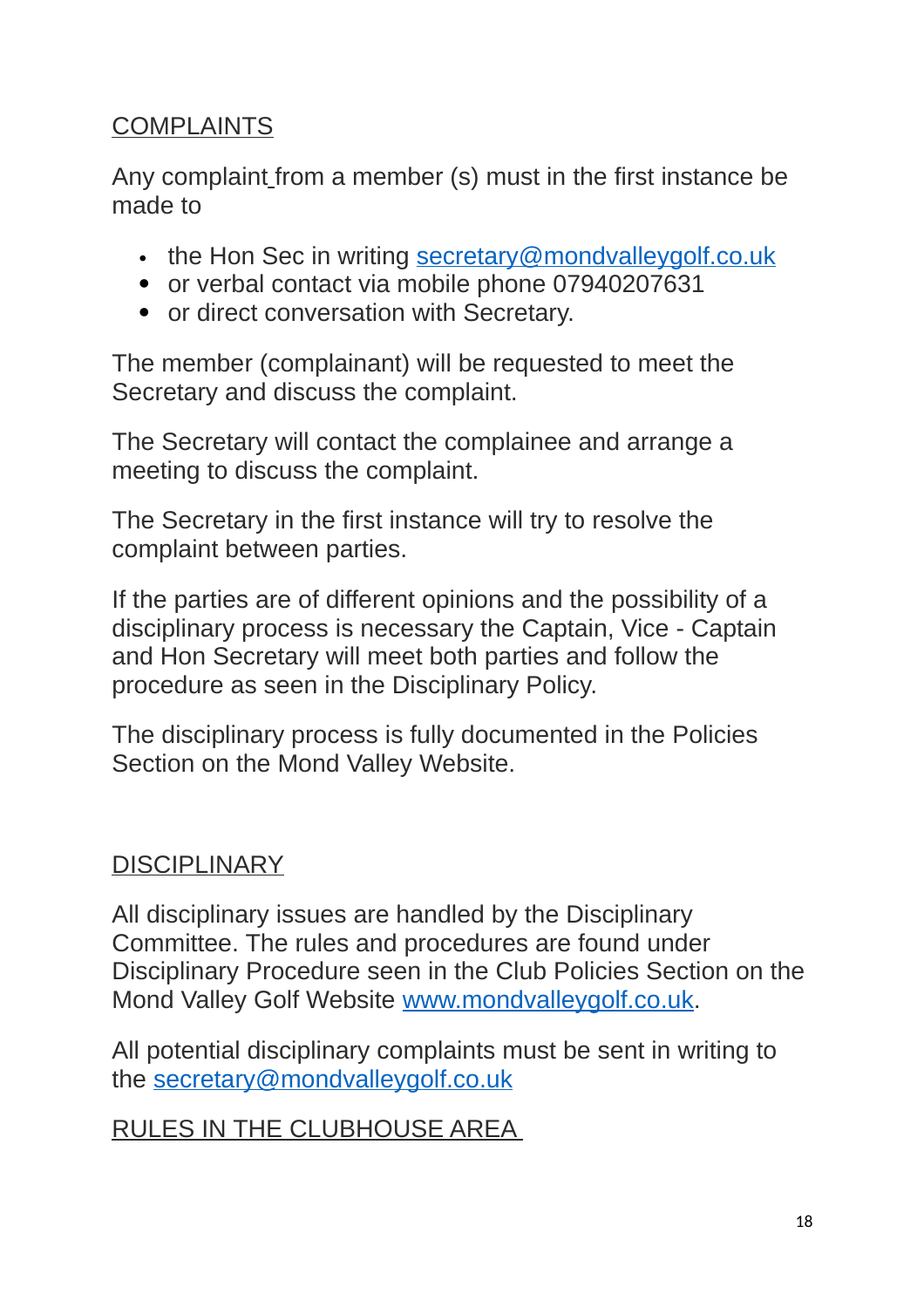Members are responsible for ensuring their guests conform to all the house rules.

#### GENERAL

The bar will be open to all Members, Members' guests and temporary Members. It is a requirement of the Club's license that Members' guests' details must be entered in the visitor's book.

### **SMOKING**

Smoking is not permitted in the Clubhouse or patio area upstairs or by the club entrance. There is a designated smoking area at the side of the building.

The smoking of E-cigarettes is at the discretion of a member, but should a fellow member complain then a discretion will be expected by the E-cigarette member to stop.

#### LICENSING REQUIREMENTS REGARDING YOUNG PEOPLE

Persons under the age of 18, but over the age of 14, may sit in the bar area when the bar is open. When the bar is open, they must be accompanied by a person over the age of 18 and sit in the area. A person under the age of 18 may not approach the bar area.

Persons under the age of 18 are not permitted to be involved in any form of gambling or game of chance (including prize draws and raffles); or to purchase or request to be purchased any alcohol.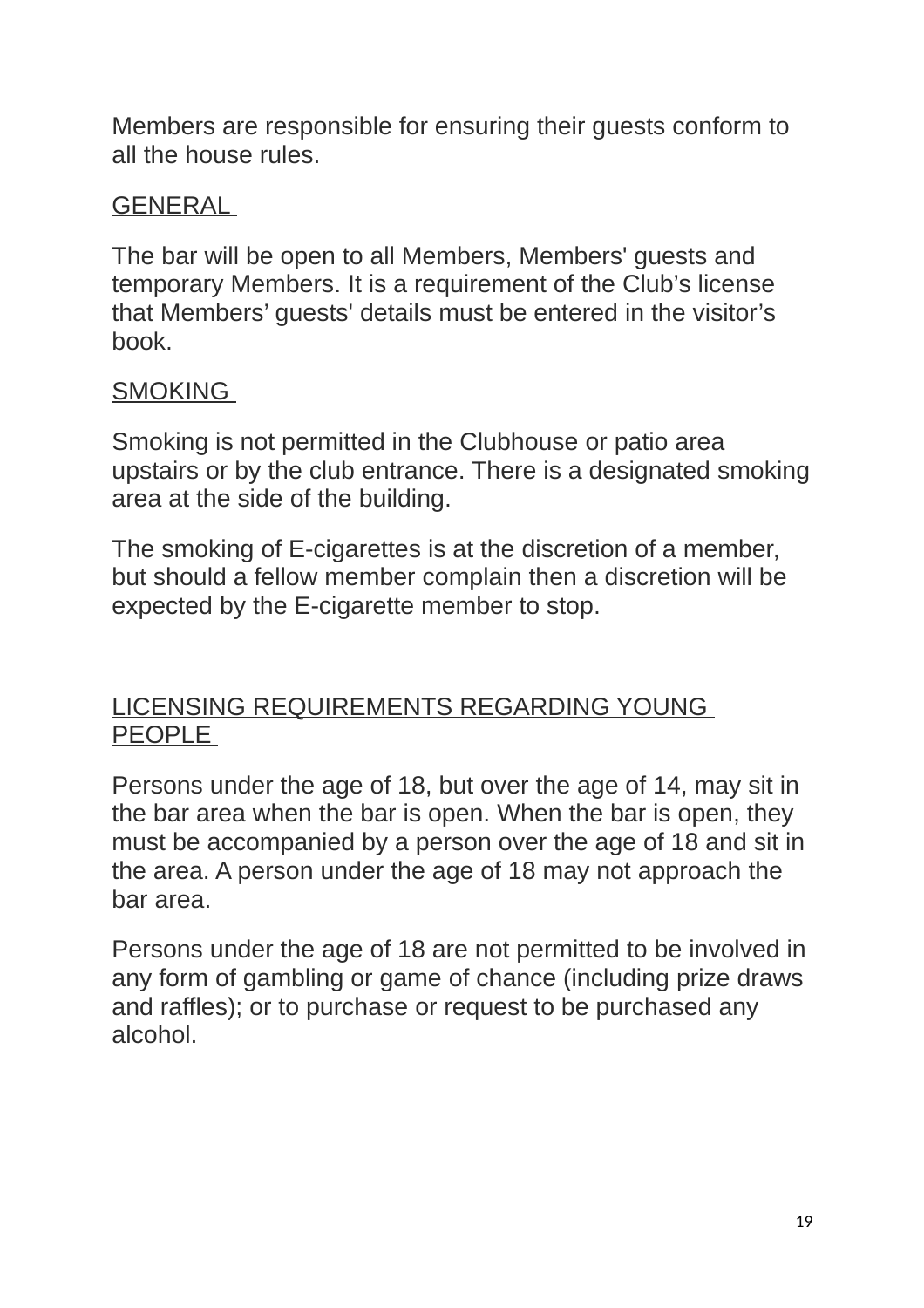#### DRESS CODE

All persons using the Clubhouse must be smartly dressed, appropriate to the occasion, and must adhere to the dress rules. Any person not conforming to the dress code or abiding by the Club rules may be asked to leave by any member of the Club Staff or Committee.

No Golf shoes to be worn in the clubhouse beyond the entry hallway unless visiting toilets on the ground floor.

Exceptions apply to primary school children or younger, in the bar area.

Notices advertising Club functions will indicate the required dress code for each event. The dress code for private functions and Societies is agreed at the time of booking.

#### ENTRY TO SHOP

Entry to the shop is only by the front entrance next to the Men's Lockers. Members are not allowed entry via the passageway door in the hallway. Only staff and officers of the club are allowed entry from that doorway.

#### EQUIPMENT

Club property, including any property loaned or hired to the club, must not be abused or tampered with in any way. Members and visitors should not interfere with any switches, thermostats or electrical controls within the clubhouse. In case of difficulty a member of club staff or committee should be approached. Articles of clothing should not be draped over heaters or chairs.

#### NOTICEBOARDS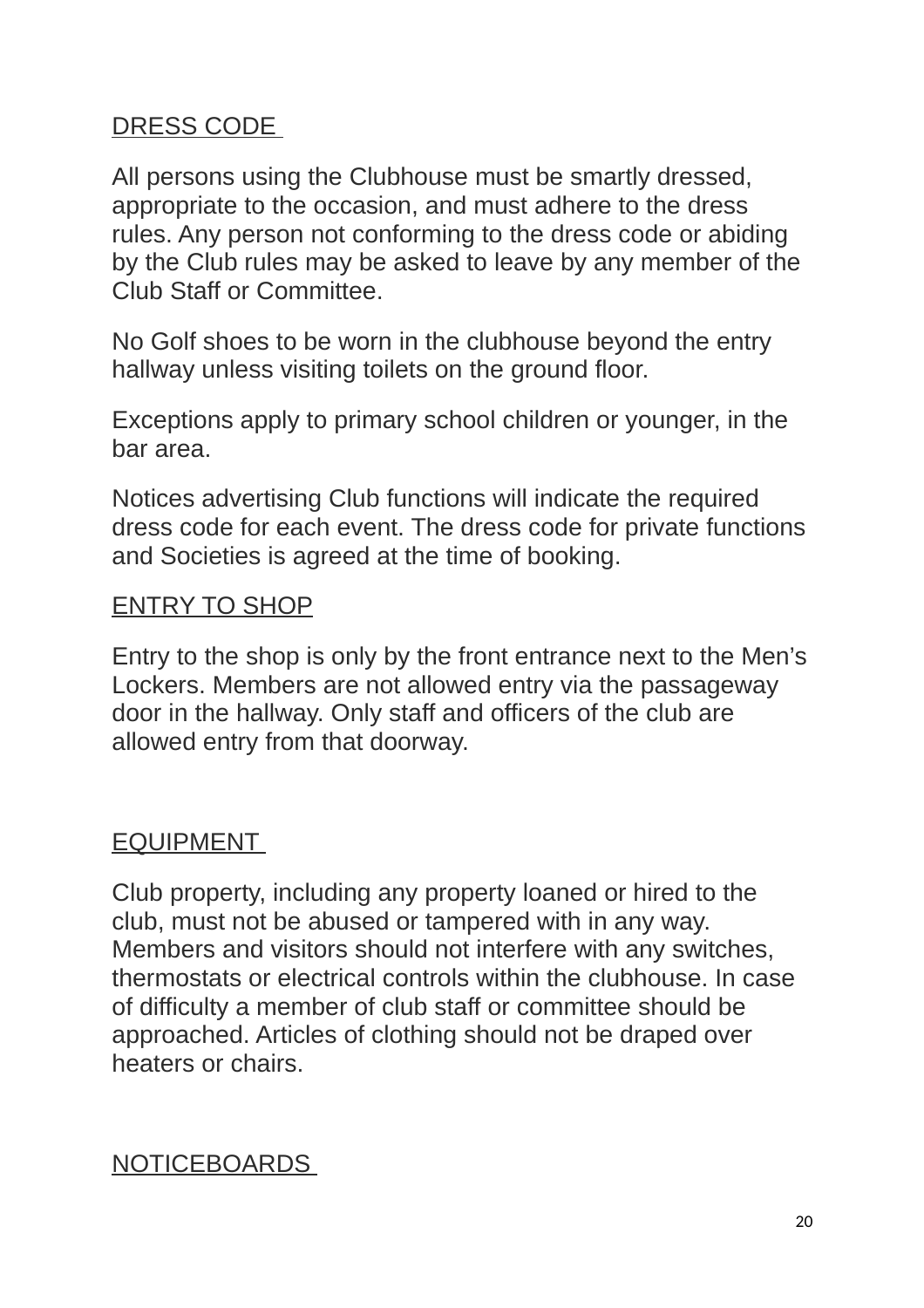Club noticeboards may only be used on the authority of the Committee.

### LOCKERS & CHANGING ROOMS

Lockers are for the use of members who have paid the annual rental fee to MVGC. Lockers always remain the property of the club, they are strictly not transferable, and the **Secretary** must be informed when a locker is vacated by a member. The Club do not accept responsibility for the contents of lockers. The locker master key may only be obtained from the Secretary or Golf Shop Staff.

Please note that the entry to the locker room is allowed after the ground staff arrive at the course in the morning. Members must use entry code for the Men's locker room and Ladies locker rooms to disarm the system and must rearm the area when leaving. Once a member of staff arrives all alarms will be disabled. The locker room will be closed by staff when the clubhouse is being closed at night and the gate to the locker room will be securely locked. Please be mindful of this if you have left valuables in your locker.

Both Male and Female changing rooms are for the use of members and visiting guests or societies.

#### **PARKING**

Members/Guests/Visitors may park their car in the car park within the designated bays. Cars must not be parked in any area of hatched lines, reserved disabled bays (unless a current disabled badge is displayed) and fire assembly areas. The gate to the course must be kept clear and will be padlocked. If required, in an emergency, the padlock keys are available from the Greens Staff, Club Shop.

#### BLUE BADGE